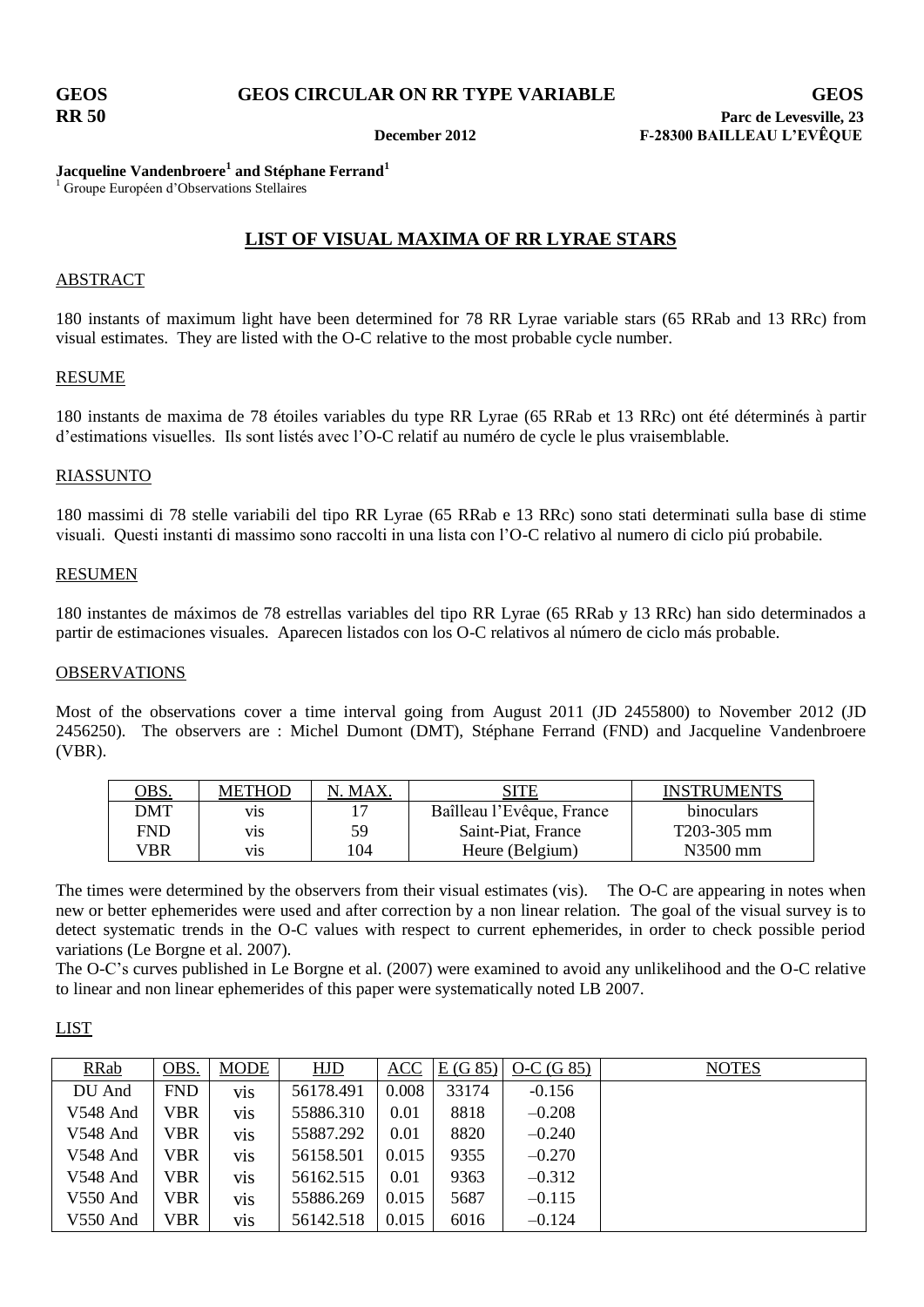LIST

| <b>RRab</b>   | OBS.       | <b>MODE</b> | <b>HJD</b> | ACC   | E(G 85) | $O-C(G 85)$ |                | <b>NOTES</b>                         |
|---------------|------------|-------------|------------|-------|---------|-------------|----------------|--------------------------------------|
| V569 And      | <b>VBR</b> | vis         | 56190.580  | 0.01  | 8618    | $+0.024$    |                |                                      |
| V569 And      | <b>VBR</b> | vis         | 56211.593  | 0.01  | 8656    | $+0.027$    |                |                                      |
| V672 Aql      | <b>VBR</b> | vis         | 56228.254  | 0.015 | 34510   | $+0.255$    |                |                                      |
| V672 Aql      | <b>VBR</b> | vis         | 56229.274  | 0.015 | 34512   | $+0.216$    |                |                                      |
| V706 Aql      | <b>VBR</b> | vis         | 55479.313  | 0.01  | 75485   | $+0.147$    |                |                                      |
| V706 Aql      | <b>VBR</b> | vis         | 56108.571  | 0.015 | 77153   | $+0.170$    |                |                                      |
| V706 Aql      | <b>VBR</b> | vis         | 56229.283  | 0.01  | 77473   | $+0.166$    |                |                                      |
| TU Ari        | <b>FND</b> | vis         | 56178.491  | 0.008 | 41036   | $+0.030$    |                |                                      |
| TU Ari        | <b>FND</b> | vis         | 56186.516  | 0.015 | 41053   | $+0.037$    |                |                                      |
| TU Ari        | <b>FND</b> | vis         | 56212.425  | 0.015 | 41108   | $+0.005$    |                |                                      |
| RS Boo        | <b>DMT</b> | vis         | 56061.441  | 0.006 | 37873   | $-0.007$    |                | -0.031 (with quadratic elements of   |
|               |            |             |            |       |         |             | LB 2007)       |                                      |
| RS Boo        | <b>DMT</b> | vis         | 56064.462  | 0.006 | 37881   | $-0.005$    | $-0.029$       | idem                                 |
| RS Boo        | <b>FND</b> | vis         | 56064.462  | 0.013 | 37881   | $-0.005$    | $-0.029$       | idem                                 |
| RS Boo        | <b>FND</b> | vis         | 56073.516  | 0.006 | 37905   | $-0.007$    | $-0.031$       | idem                                 |
| RS Boo        | <b>FND</b> | vis         | 56075.399  | 0.006 | 37910   | $-0.011$    | $-0.034$       | idem                                 |
| RS Boo        | <b>FND</b> | vis         | 56087.490  | 0.010 | 37942   | $+0.005$    | $-0.019$       | idem                                 |
| RS Boo        | <b>DMT</b> | vis         | 56101.450  | 0.007 | 37979   | $+0.004$    | $-0.020$       | idem                                 |
| RS Boo        | <b>FND</b> | vis         | 56129.362  | 0.008 | 38053   | $-0.007$    | $-0.031$       | idem<br>; normal                     |
| RS Boo        | <b>DMT</b> | vis         | 56135.414  | 0.004 | 38069   | $+0.007$    | $-0.017$       | idem                                 |
| RS Boo        | <b>DMT</b> | vis         | 56186.340  | 0.004 | 38204   | $-0.008$    | $-0.032$       | idem                                 |
| CM Boo        | <b>FND</b> | vis         | 56131.410  | 0.02  | 33214   | $-0.113$    |                |                                      |
| RZ Cam        | <b>VBR</b> | vis         | 55857.608  | 0.01  | 34215   | $+0.048$    |                |                                      |
| RZ Cam        | <b>VBR</b> | vis         | 56190.573  | 0.01  | 34908   | $+0.062$    |                |                                      |
| EF Cnc        | <b>FND</b> | vis         | 56010.416  | 0.02  | 13713   | $+0.111$    |                | eph. Pejcha, Sobotka, 2001           |
| EF Cnc        | <b>FND</b> | vis         | 56013.338  | 0.02  | 13723   | $+0.076$    |                | idem                                 |
| EF Cnc        | <b>FND</b> | vis         | 56015.389  | 0.015 | 13730   | $+0.057$    |                | idem                                 |
| RR CVn        | <b>VBR</b> | vis         | 56064.442  | 0.01  | 22187   | $+0.003$    |                |                                      |
| RX CVn        | <b>VBR</b> | vis         | 56072.424  | 0.015 | 30566   | $-0.042$    |                | $-0.042$ (with eph. LB 2007)         |
| SW CVn        | <b>VBR</b> |             | 56061.436  | 0.01  | 37371   | $+0.338$    |                | $-0.025$ (with quadratic elements of |
|               |            | vis         |            |       |         |             | LB 2007)       |                                      |
| V470 Cas      | <b>VBR</b> | vis         | 56178.544  | 0.015 | 22849   | $-0.204$    | eph. IBVS 4332 |                                      |
| V470 Cas      | <b>VBR</b> | vis         | 56150.558  | 0.015 | 22817   | $-0.211$    | idem           |                                      |
| V470 Cas      | <b>VBR</b> | vis         | 56186.400  | 0.15  | 22858   | $-0.217$    | idem           |                                      |
| V1041 Cas     | <b>VBR</b> | vis         | 56142.517  | 0.01  | 8281    | $+0.075$    |                |                                      |
| V1041 Cas     | <b>VBR</b> | vis         | 56180.517  | 0.01  | 8348    | $+0.058$    |                |                                      |
| V1109 Cas     | <b>VBR</b> | vis         | 55879.248  | 0.015 | 10237   | $-0.042$    |                |                                      |
| V1109 Cas     | <b>VBR</b> | vis         | 56150.521  | 0.01  | 10859   | $-0.036$    |                |                                      |
| V742 Cep      | <b>FND</b> | vis         | 56176.517  | 0.007 | 10946   | $-0.133$    |                |                                      |
| V742 Cep      | <b>FND</b> | vis         | 56189.444  | 0.007 | 10976   | $-0.134$    |                |                                      |
| GU Cet        | <b>VBR</b> | vis         | 56157.581  | 0.01  | 9495    | $-0.008$    |                |                                      |
| GU Cet        | <b>VBR</b> |             | 56162.550  | 0.01  | 9506    | $-0.007$    |                |                                      |
| V Com         | <b>VBR</b> | vis         | 56064.467  |       | 32784   | $+0.053$    |                |                                      |
|               |            | vis         |            | 0.01  |         |             |                |                                      |
| <b>BN CrB</b> | <b>VBR</b> | vis         | 56095.513  | 0.015 | 9291    | $+0.048$    |                |                                      |
| <b>BN CrB</b> | <b>VBR</b> | vis         | 56115.485  | 0.01  | 9330    | $+0.054$    |                |                                      |
| DM Cyg        | <b>FND</b> | vis         | 56101.544  | 0.005 | 32199   | $+0.066$    | LB 2007)       | $-0.018$ (with quadratic elements of |
| V357 Cyg      | <b>VBR</b> | vis         | 56180.485  | 0.015 | 51312   | $+0.184$    |                |                                      |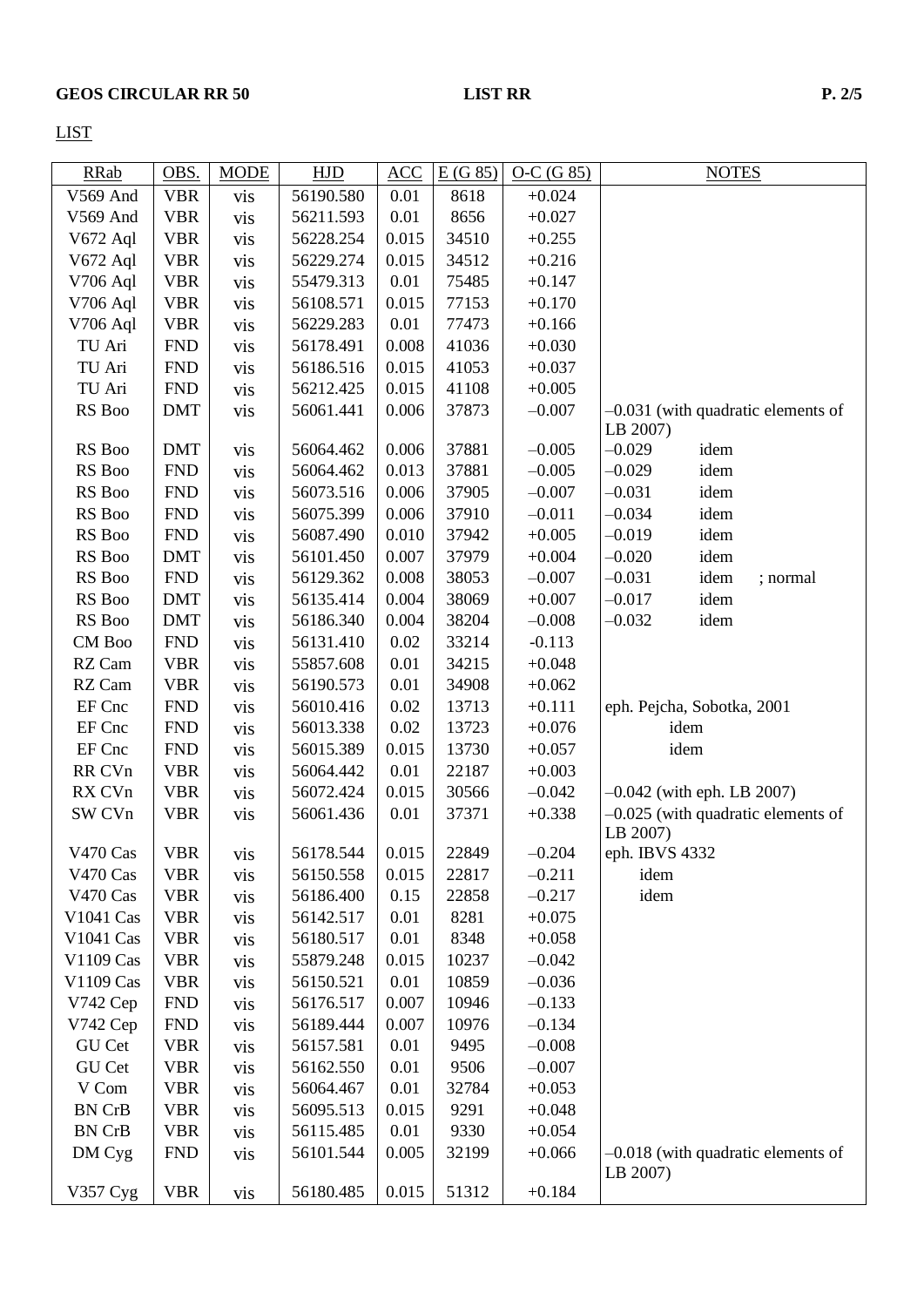# **GEOS CIRCULAR RR 50 LIST RR**

| × | ۰, |
|---|----|

| <b>RRab</b>   | OBS.       | <b>MODE</b> | <b>HJD</b> | <b>ACCUR</b> | E(GC 85) | $O-C(G 85)$ | <b>NOTES</b>                                     |
|---------------|------------|-------------|------------|--------------|----------|-------------|--------------------------------------------------|
| V357 Cyg      | <b>VBR</b> | vis         | 56190.386  | 0.01         | 51331    | $+0.203$    |                                                  |
| V759 Cyg      | <b>VBR</b> | vis         | 56108.485  | 0.01         | 51620    | $+0.058$    |                                                  |
| V759 Cyg      | <b>VBR</b> | vis         | 56140.525  | 0.01         | 51709    | $+0.053$    |                                                  |
| V802 Cyg      | <b>VBR</b> | vis         | 56150.507  | 0.01         | 19676    | $-0.014$    |                                                  |
| V802 Cyg      | <b>VBR</b> | vis         | 56131.442  | 0.01         | 19644    | $-0.023$    |                                                  |
| V1949 Cyg     | <b>VBR</b> | vis         | 55335.479  | 0.015        | 36945    | $+0.009$    | eph. MVS, 11, H7, 150, 1988                      |
| V1949 Cyg     | <b>VBR</b> | vis         | 56140.528  | 0.01         | 38558    | $+0.011$    | idem                                             |
| V1949 Cyg     | <b>VBR</b> | vis         | 56149.529  | 0.01         | 38576    | $+0.028$    | idem                                             |
| V1962 Cyg     | <b>VBR</b> | vis         | 55481.412  | 0.015        | 20899    | $+0.083$    | eph. Bezjaev & Shugarov, 1988                    |
| V1962 Cyg     | <b>VBR</b> | vis         | 55729.470  | 0.015        | 21387    | $+0.070$    |                                                  |
| V1962 Cyg     | <b>VBR</b> | vis         | 56157.505  | 0.015        | 22229    | $+0.081$    |                                                  |
| SX Del        | <b>VBR</b> | vis         | 56188.355  | 0.01         | 7780     | $-0.014$    | eph. Paschke, 2006                               |
| CK Del        | <b>VBR</b> | vis         | 56149.481  | 0.01         | 48671    | $+0.086$    |                                                  |
| CK Del        | <b>VBR</b> | vis         | 56176.481  | 0.01         | 48732    | $+0.076$    |                                                  |
| DX Del        | <b>FND</b> | vis         | 56131.592  | 0.02         | 35471    | $+0.064$    |                                                  |
| DX Del        | <b>FND</b> | vis         | 56132.527  | 0.01         | 35473    | $+0.054$    |                                                  |
| DX Del        | <b>FND</b> | vis         | 56133.490  | 0.02         | 35475    | $+0.072$    |                                                  |
| AE Dra        | <b>VBR</b> | vis         | 56115.466  | 0.01         | 40020    | $+0.021$    |                                                  |
| AE Dra        | <b>VBR</b> | vis         | 56133.540  | 0.001        | 40050    | $+0.014$    |                                                  |
| AE Dra        | <b>VBR</b> | vis         | 56142.595  | 0.01         | 40065    | $+0.029$    |                                                  |
| <b>BK</b> Dra | <b>FND</b> | vis         | 56215.471  | 0.013        | 51838    | $-0.155$    |                                                  |
| AF Her        | <b>VBR</b> | vis         | 56150.411  | 0.015        | 45193    | $-0.104$    |                                                  |
| AF Her        | <b>VBR</b> | vis         | 56179.394  | 0.015        | 45239    | $-0.117$    |                                                  |
| EP Her        | <b>VBR</b> | vis         | 56180.334  | 0.01         | 66081    | $-0.078$    |                                                  |
| EP Her        | <b>VBR</b> | vis         | 56229.292  | 0.01         | 66196    | $-0.078$    |                                                  |
| GY Her        | <b>VBR</b> | vis         | 56225.265  | 0.01         | 37830    | $+0.106$    |                                                  |
| V486 Her      | <b>VBR</b> | vis         | 55380.507  | 0.01         | 34540    | $+0.055$    |                                                  |
| V486 Her      | <b>VBR</b> | vis         | 56078.440  | 0.01         | 35406    | $+0.051$    |                                                  |
| V486 Her      | <b>VBR</b> | vis         | 56178.377  | 0.01         | 35530    | $+0.053$    |                                                  |
| V734 Her      | <b>VBR</b> | vis         | 56186.396  | 0.01         | 25164    | $-0.025$    |                                                  |
| V734 Her      | <b>VBR</b> | vis         | 56211.367  | 0.01         | 25207    | $-0.037$    |                                                  |
| V1131 Her     | <b>VBR</b> | vis         | 56157.407  | 0.01         | 17372    | $+0.021$    |                                                  |
| V1131 Her     | <b>VBR</b> | vis         | 56188.375  | 0.015        | 17487    | $-0.011$    |                                                  |
| V1131 Her     | <b>VBR</b> |             | 56211.297  | 0.01         | 17572    | $-0.001$    |                                                  |
| CZ Lac        | <b>VBR</b> | vis         | 56222.399  | 0.015        | 25553    | $-0.063$    |                                                  |
| CZ Lac        | <b>VBR</b> | vis         | 56223.304  | 0.015        | 25555    | $-0.023$    |                                                  |
| CZ Lac        | <b>VBR</b> | vis         | 56225.438  | 0.01         | 25560    | $-0.050$    |                                                  |
| PW Lac        | <b>VBR</b> | vis         | 56190.339  | 0.01         | 36442    | $+0.189$    |                                                  |
| PW Lac        | <b>VBR</b> | vis         | 56211.358  | 0.01         | 36483    | $+0.201$    |                                                  |
| ST Leo        | <b>FND</b> | vis         | 56064.421  | 0.008        | 58875    | $-0.023$    |                                                  |
| ST Leo        |            | vis         |            | 0.006        |          | $-0.021$    | $-0.018$ (with eph. LB 2007)<br>$-0.006$<br>idem |
|               | <b>FND</b> | vis         | 56074.460  |              | 58896    |             | $-0.013$                                         |
| AA Leo        | <b>FND</b> | vis         | 56064.393  | 0.01         | 27508    | $-0.083$    | idem                                             |
| RR Lyr        | <b>DMT</b> | vis         | 56060.435  | 0.008        | 23176    | $-0.712$    |                                                  |
| RR Lyr        | <b>DMT</b> | vis         | 56073.468  | 0.017        | 23199    | $-0.716$    |                                                  |
| RR Lyr        | <b>DMT</b> | vis         | 56077.442  | 0.01         | 23206    | $-0.711$    |                                                  |
| RR Lyr        | <b>DMT</b> | vis         | 56132.413  | 0.01         | 23303    | $-0.726$    |                                                  |
| RR Lyr        | <b>DMT</b> | vis         | 56140.385  | 0.017        | 23317    | $-0.690$    |                                                  |
| RR Lyr        | <b>DMT</b> | vis         | 56149.435  | 0.007        | 23333    | $-0.710$    |                                                  |
| RR Lyr        | <b>DMT</b> | vis         | 56157.386  | 0.008        | 23347    | $-0.695$    |                                                  |
| RR Lyr        | <b>DMT</b> | vis         | 56158.475  | 0.012        | 23349    | $-0.740$    |                                                  |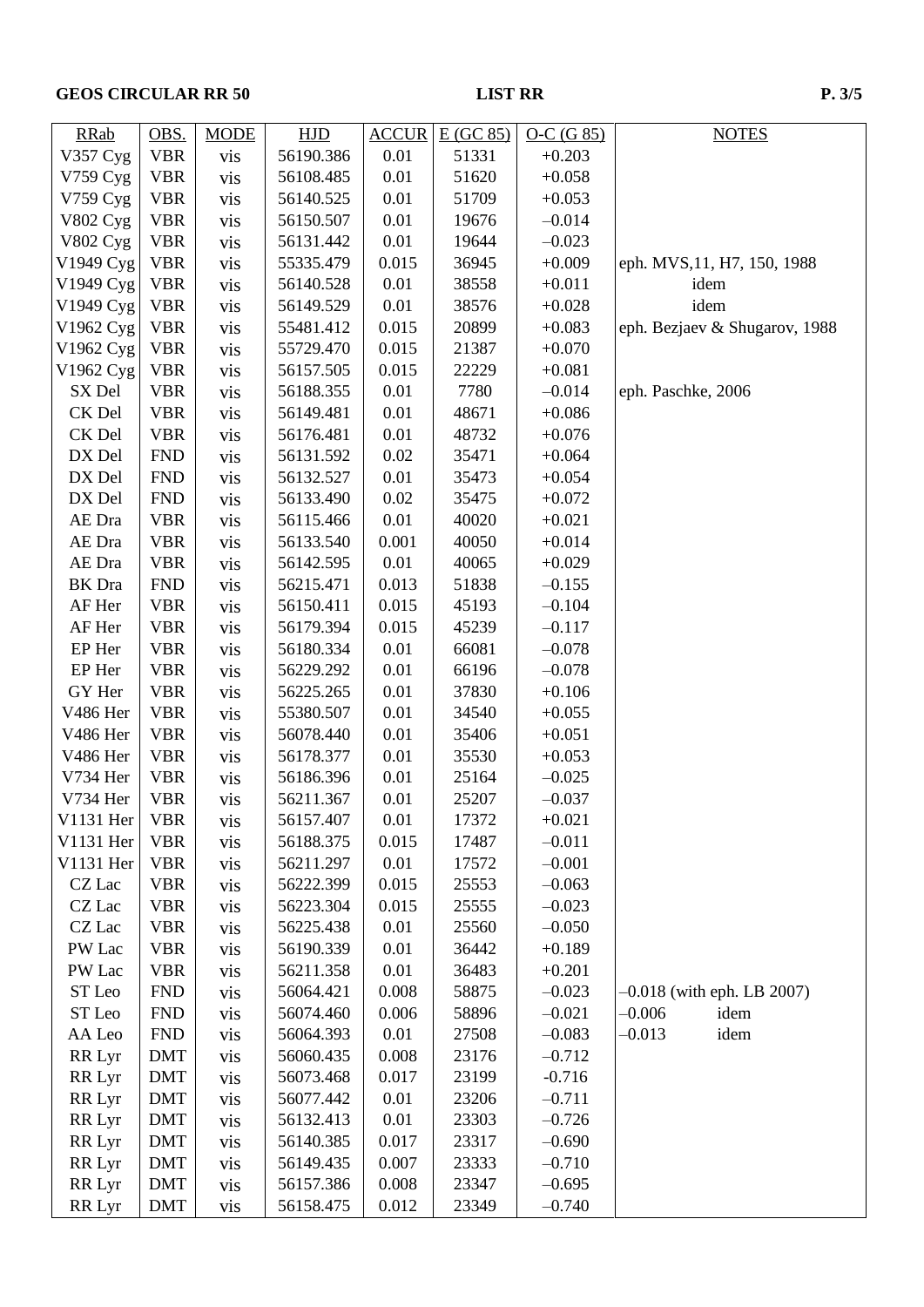# **GEOS CIRCULAR RR 50 LIST RR**

| <b>RRab</b>   | OBS.           | <b>MODE</b>      | <b>HJD</b> | <b>ACCUR</b> | E(GC 85) | $O-C(G85)$ | <b>NOTES</b>                                     |
|---------------|----------------|------------------|------------|--------------|----------|------------|--------------------------------------------------|
| RR Lyr        | <b>DMT</b>     | vis              | 56175.476  | 0.006        | 23379    | $-0.745$   |                                                  |
| RR Lyr        | <b>DMT</b>     | vis              | 56179.445  | 0.008        | 23386    | $-0.744$   |                                                  |
| RR Lyr        | <b>DMT</b>     | vis              | 56213.501  | 0.006        | 23446    | $-0.700$   |                                                  |
| FN Lyr        | <b>VBR</b>     | vis              | 56224.306  | 0.01         | 42463    | $+0.038$   |                                                  |
| FN Lyr        | <b>VBR</b>     | vis              | 56225.355  | 0.01         | 42465    | $+0.033$   |                                                  |
| <b>KM</b> Lyr | <b>VBR</b>     | vis              | 56222.270  | 0.015        | 39786    | $+0.182$   |                                                  |
| <b>KM</b> Lyr | <b>VBR</b>     | vis              | 56224.273  | 0.015        | 39790    | $+0.185$   |                                                  |
| <b>KX</b> Lyr | <b>VBR</b>     | vis              | 56224.296  | 0.01         | 37635    | $-0.013$   | $-0.005$ (with eph. LB 2007)                     |
| KX Lyr        | <b>VBR</b>     | vis              | 56228.263  | 0.01         | 37644    | $-0.014$   | $-0.006$<br>idem                                 |
| V408 Oph      | <b>VBR</b>     | vis              | 56133.480  | 0.01         | 11023    | $-0.095$   | eph. Wils et al., 2006                           |
| V452 Oph      | <b>VBR</b>     | vis              | 56072.546  | 0.01         | 34846    | $-0.007$   |                                                  |
| V822 Oph      | <b>VBR</b>     | vis              | 56073.470  | 0.01         | 35975    | $+0.040$   |                                                  |
| V1640 Ori     | <b>VBR</b>     | vis              | 56248.545  | 0.015        | 20475    | $+0.179$   |                                                  |
| V1640 Ori     | <b>VBR</b>     | vis              | 56273.453  | 0.015        | 20585    | $+0.194$   |                                                  |
| AV Peg        | <b>FND</b>     | vis              | 56157.541  | 0.013        | 31680    | $+0.155$   | $+0.009$ (with quadratic elements<br>of LB 2007) |
| ET Peg        | <b>VBR</b>     | vis              | 56132.475  | 0.01         | 34964    | $-0.054$   |                                                  |
| GV Peg        | <b>VBR</b>     | vis              | 56178.548  | 0.01         | 19863    | $+0.213$   |                                                  |
| GV Peg        | <b>VBR</b>     | vis              | 56186.477  | 0.01         | 19877    | $+0.205$   |                                                  |
| V378 Per      | ${\hbox{FND}}$ | vis              | 56269.314  | 0.004        | 72409    | $+0.097$   |                                                  |
| RY Psc        | <b>VBR</b>     | vis              | 56157.608  | 0.01         | 25440    | $+0.623$   | $+0.063$ (with quadratic elements<br>of LB 2007) |
| CS Ser        | <b>VBR</b>     | vis              | 55711.429  | 0.015        | 46574    | $+0.007$   |                                                  |
| CS Ser        | <b>VBR</b>     | vis              | 56076.522  | 0.015        | 47267    | $+0.030$   |                                                  |
| DF Ser        | <b>VBR</b>     | vis              | 56060.543  | 0.01         | 60198    | $+0.098$   | $+0.010$ (with eph. LB 2007)                     |
| UX Tri        | <b>VBR</b>     | vis              | 55886.300  | 0.01         | 10993    | $-0.002$   | eph. BAV 189, 1999                               |
| UX Tri        | <b>VBR</b>     | vis              | 56178.610  | 0.01         | 11619    | $+0.018$   | idem                                             |
| UX Tri        | <b>VBR</b>     | vis              | 56179.544  | 0.01         | 11621    | $+0.019$   | idem                                             |
| KT UMa        | <b>FND</b>     | vis              | 56058.454  | 0.02         | 11147    | $+0.031$   | eph. IBVS 4815                                   |
| KT UMa        | <b>FND</b>     | vis              | 56073.541  | 0.015        | 11171    | $+0.063$   | idem                                             |
| RX UMi        | <b>VBR</b>     | vis              | 55340.420  | 0.01         | 57465    | $-0.220$   |                                                  |
| RX UMi        | <b>VBR</b>     | V <sub>1</sub> S | 55775.376  | 0.015        | 58352    | $-0.286$   |                                                  |
| RX UMi        | <b>VBR</b>     | vis              | 56158.397  | 0.01         | 59133    | $-0.300$   |                                                  |
| AE Vir        | <b>VBR</b>     | vis              | 56014.510  | 0.015        | 43751    | $+0.113$   |                                                  |
| AE Vir        | <b>VBR</b>     | vis              | 56073.470  | 0.01         | 43844    | $+0.124$   |                                                  |
| AR Vir        | <b>VBR</b>     | vis              | 56060.478  | 0.01         | 22721    | $+0.095$   |                                                  |
| AR Vir        | <b>VBR</b>     | vis              | 56061.525  | 0.01         | 22723    | $+0.081$   |                                                  |
| <b>BC</b> Vir | <b>VBR</b>     | vis              | 56060.466  | 0.01         | 64016    | $+0.205$   |                                                  |
| DO Vir        | <b>VBR</b>     | vis              | 56072.525  | 0.01         | 55346    | $+0.234$   |                                                  |
| <b>RRc</b>    | OBS.           | <b>MODE</b>      | <b>HJD</b> | <b>ACCUR</b> | E(GC 85) | $O-C(G85)$ | <b>NOTES</b>                                     |
| CQ Boo        | <b>VBR</b>     | vis              | 56060.491  | 0.02         | 18135    | $-0.015$   | eph. A. Paschke, priv. comm                      |
| LQ Cnc        | <b>FND</b>     | vis              | 56007.441  | 0.01         | 8541     | $-0.017$   |                                                  |
| LQ Cnc        | <b>FND</b>     | vis              | 56010.486  | 0.01         | 8550     | $-0.009$   |                                                  |
| RZ Cep        | <b>FND</b>     | vis              | 56123.564  | 0.017        | 43696    | $-0.123$   |                                                  |
| RZ Cep        | <b>FND</b>     | vis              | 56124.466  | 0.006        | 43699    | $-0.147$   | max 1                                            |
| RZ Cep        | <b>FND</b>     | vis              | 56124.496  | 0.004        | 43699    | $-0.117$   | max 2                                            |
| RZ Cep        | <b>DMT</b>     | vis              | 56188.412  | 0.007        | 43906    | $-0.099$   |                                                  |
| RV CrB        | <b>VBR</b>     | vis              | 56095.479  | 0.015        | 39718    | $+0.046$   |                                                  |
| RV CrB        | <b>VBR</b>     | vis              | 56101.441  | 0.015        | 39736    | $+0.040$   |                                                  |
| DD Dra        | <b>VBR</b>     | vis              | 56140.478  | 0.015        | 27042    | $+0.046$   | eph. IBVS 3213                                   |
| DD Dra        | <b>VBR</b>     | vis              | 56142.435  | 0.015        | 27048    | $+0.042$   | idem                                             |